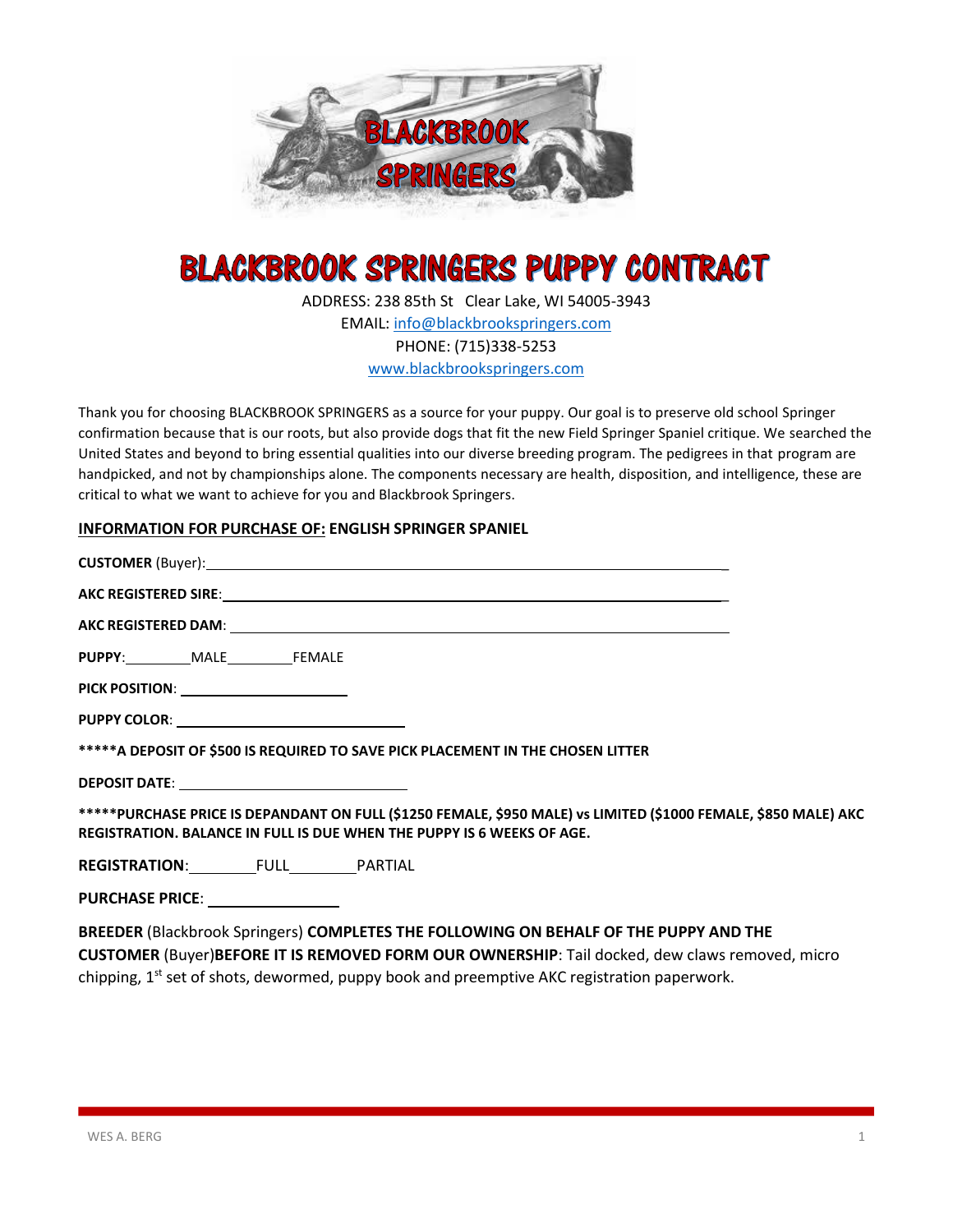### **BLACKBROOK SPRINGERS TERMS AND CONDITIONS**

The deposit of \$500 can be made through PayPal to **blackbrookspringers@yahoo.com** . If you choose the option "friends and family" there is no service charge. We have one other opportunity for deposit and that is payment through "Walmart to Walmart" for Wisconsin State using our contact information (Wesley Berg or Christine Berg). Deposits are non-refundable and required to hold a puppy and pick placement of the above stated litter. Deposit does guarantee you a puppy from future litter if one is not available from deposit litter. Final payment or balance is due when the puppy reaches 6 weeks of age.

**Pick Positions**: Positions are placed upon first come deposits. We take deposits of 2 males and 2 females (BLACK/WHITE) per litter before the puppies are born (this is first and second picks for both genders). Once the litter is born, we send out notifications to customers on our waiting list. When you return notification, and inquire about a puppy, we tell you what pick position is available. Then it is first come first serve…… and we are extremely careful, dates and times are sometimes critical. DEPOSITS ARE NON-REFUNDABLE UNDER ANY CIRCUMSTANCES!

**Picking your puppy**: This is a great day for everyone, and we strive to make it exciting and informative. When the puppies reach 5 weeks of age, our customers (chronologically) make their picks either in person, video conference or photographs. Puppies will get their identification finalized until pick up day. At this time final balance must be sent out. If balance has not been paid within the puppies' 6<sup>th</sup> week it can be relinquished to another buyer. The deposit may be transferred to a future litter, but only at the discretion of the Breeder.

**Pick up day**: All puppies are picked up between 6 – 8 weeks of age. Any puppy remaining with Blackbrook Springer Kennel after it turns 8 weeks, the customer (buyer) will be charged a boarding fee of \$15 a day. Your puppy comes with a puppy pamphlet explaining the dos and don'ts, feeding schedule and breed information. Our customer also gets the AKC registration paperwork and a Purina puppy care kit.

**Puppy AKC Registration requirements**: Above puppy must have our kennel name in the prefix or suffix of the registered name (example: Blackbrook(s) or or of Blackbrook). Regardless of full or limited registration, this is monitored and is a requirement of the above said Breeder. These terms can be subject to litigation and/or a fine of; but not limited to \$500.

UNDER NO CIRCUMSTANCES DOES BLACKBROOK SPRINGER KENNELS GRANT REFUNDS OR ACCEPT LIABILITY FOR MEDICAL EXPENSES, VETERINARY FEES, OR ANYOTHER EXPENSE RELATED TO THE CARE OF YOUR PUPPY.

Buyer understands that a SPRINGER SPANIREL is an energetic breed and is not for everyone. It is the buyers' responsibility to properly care for, socialize and train/get training for their Springer Spaniel. Springer's do not do well without the attention of a family member and tend to get in trouble when left in seclusion. Blackbrook Springers accepts no responsibility for temperament or behavior problems that may occur.

# **BLACKBROOK BREEDING RIGHTS and GUILDLINES**

#### **IF YOU ARE GOING TO BREED, YOU MUST BE A RESPONSIBLE BREEDER! ANYTHING PERSUEANT OUTSIDE OF THESE** GUILDLINES ARE SUBJECT TO REVICATION OF BREEDING RIGHTS AND A FINE BY THE ABOVE BREEDER CAN BE IMPOSED.

Dog is a minimum of 16 months old prior to breeding and has had their hips looked at by a licensed Veterinarian.

Dog is AKC registered and is only matched with a AKC registered mate, with comparable or better disposition and confirmation. DNA testing would be a bonus to that pedigree, but not required.

Buyer, if female is owned, must register puppy litter with AKC Association.